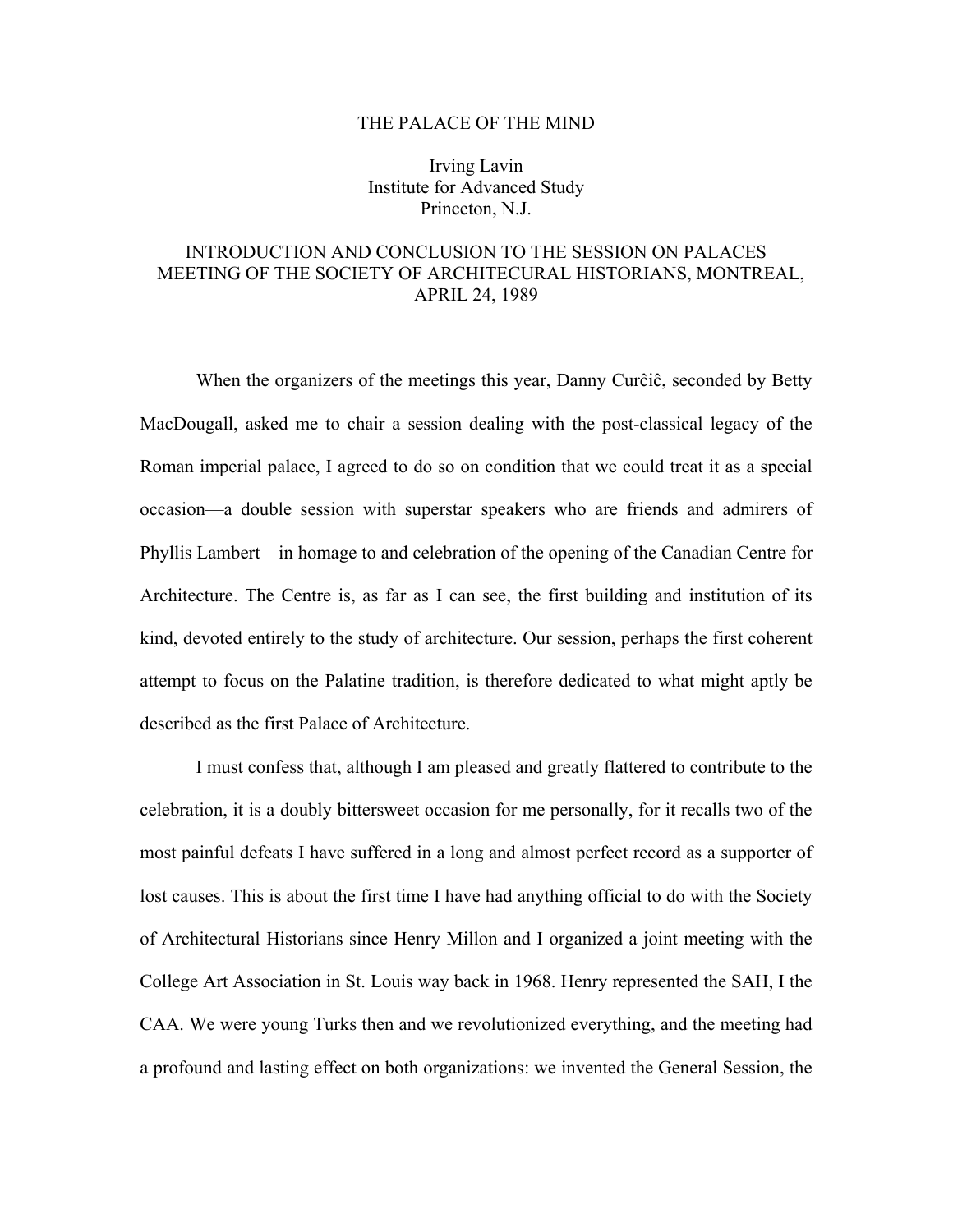pocket-sized program, and the uniform use of 2x2 inch slides—in those days Bauhaus functionalism reigned supreme. That was one of the last times the two organizations met together. Shortly afterward, as a member of the SAH Board of Directors, I engaged in a major battle with the rulers of the CAA, in an ultimately futile attempt to prevent the two sister organizations from splitting apart entirely. I failed miserably and the results have been exactly as I predicted: the SAH has grown stronger and the CAA has been greatly impoverished by your absence.

My second failure has to do with the reason I was asked to organize this session in the first place. In an essay published in 1964, I tried to suggest that while the proper subject of architectural history is architecture itself, we also have much to learn from other forms of architectural imagination, notably literature. That essay took as its point of departure the description in a late medieval chivalric poem of a fantastical palace inhabited by a beautiful princess, and I sought to connect the millennial literary topos upon which the poet drew, with the history of real architecture. The case represented just one nugget retrieved from a vast and untapped mine of untold riches, but it failed completely to achieve my purpose—to establish a whole new field of study, the literary history of architecture.

I still believe, however, that some of the most profound architectural thoughts have come from non-professionals, and I want to offer two examples.

> KUBLA KHAN; OR, A VISION IN A DREAM In Xanadu did Kubla Khan A stately pleasure-dome decree: Where Alph, the sacred river ran Through caverns measureless to man Down to a sunless sea. • • •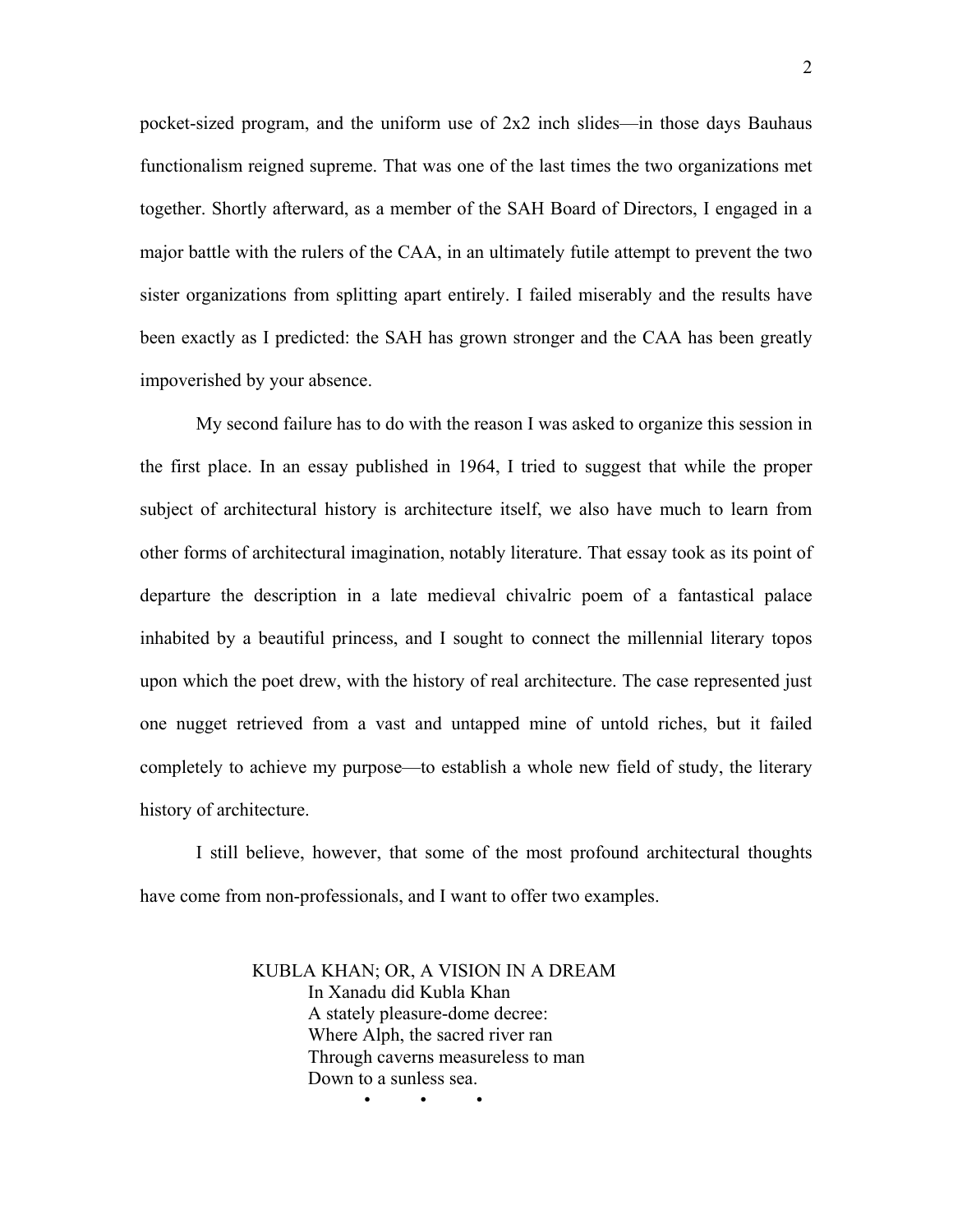The shadow of the dome of pleasure Floated midway on the waves; • • • It was a miracle of rare device, A sunny pleasure-dome with caves of ice! • • • I would build that dome in air, That sunny dome! those caves of ice!

Coleridge's use of the word "dome" here is nothing short of miraculous. He endows it with an unprecedented richness of meaning and association in what is at least a four-fold pun. Dome is a synecdoche for a whole building, a palace; steeped as he was in German culture, Coleridge certainly alluded to the German Dom, meaning cathedral, in keeping with the sacredness of the river Alph; dome also refers to the specific architectural form, the cupola, a mark of grandeur and nobility; last but not least, the term, derived from domes, exploits its etymological meaning as a dwelling place. This last dimension is especially important because the figure of Kubla Kahn is surely a metaphor for the poet himself, and the poem itself is surely a shimmering verbal domicile the poet builds for his own creative fantasy during a fitful, narcotic sleep.

The second instance I want to mention is Henry James's famous definition of the novel as a House of Fiction. He refers not only to the splendor and complexity of his literary structure, but also to its logic and order. Again here, architecture is a metaphor for creativity itself, through the notion of a dwelling place for the constructions of the mind (see the references to architecture in the prefaces to his novels, in Franklin, Rosemary F., *An Index to Henry James's Prefaces to the New York Edition*, Charlottesville VA, 1966, 3, 14); and it is no accident that palaces, especially the exotic palaces of Venice, are ubiquitous in James's novels (Ascari, Maurizio, *In the Palatial Chamber of the Mind: Comparative Essays on Henry James*, Pescara, 1997). The word palace, is perhaps the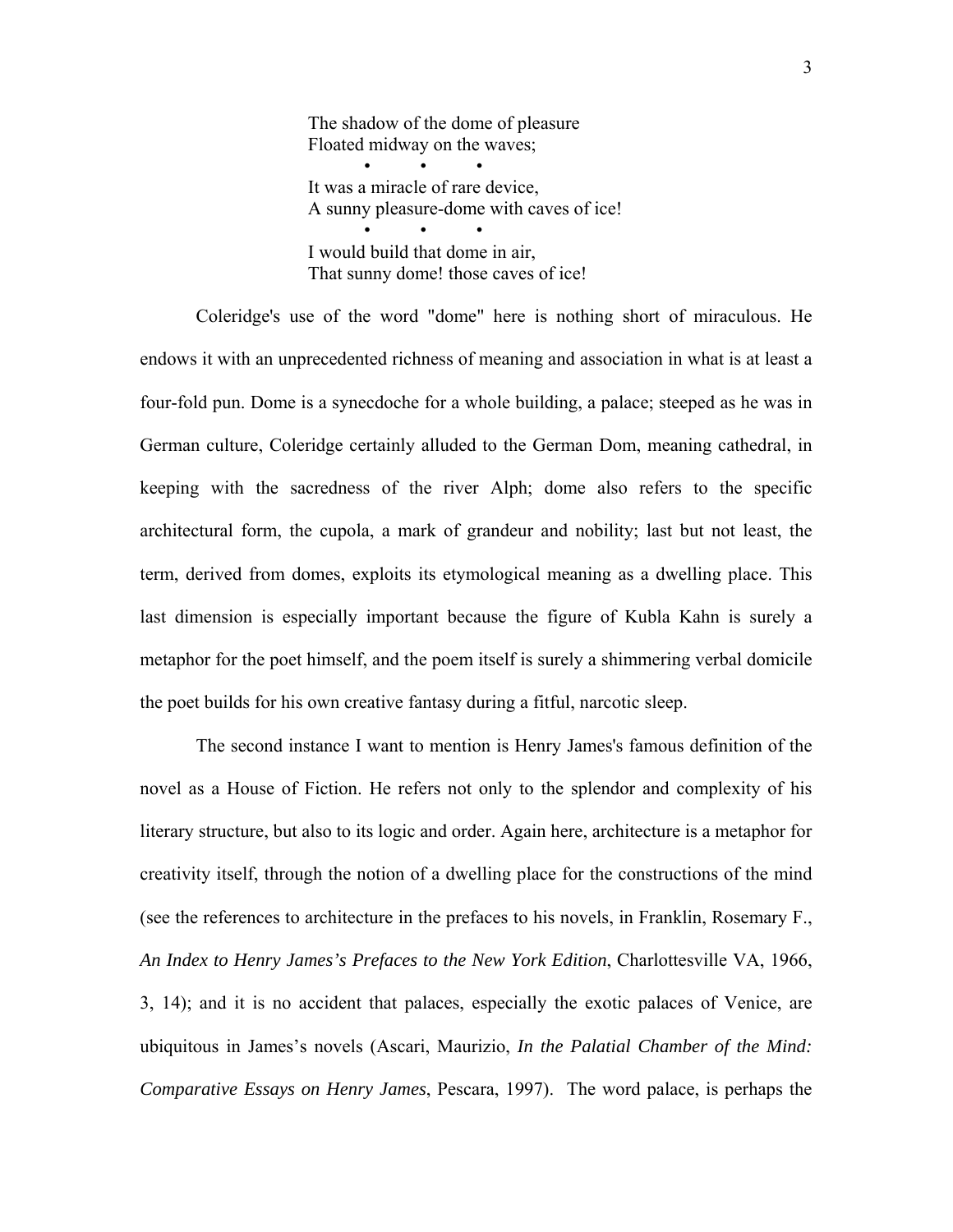most magical in the entire vocabulary of architecture, and what this session is intended to do is illustrate the process through which a scruffy little hill by the Tiber became the metaphor par excellence for the capacity of architecture to provide a home for the greatest and noblest thoughts to which our species may aspire.

The idea of architecture as the palace of the mind is already expressed in the fourteenth century Tuscan poem with which I began, where the building is identified as l'anima col corpo, i.e., man, and the proprietress, Madonna, is identified as l'Intelligenza. Some scholars had assumed that the palace description the poet had adapted was descended from an actual account of the imperial dwelling on the Palatine. In my view, it had from the beginning been invented as an ideal type, and in fact it was widely influential, beginning with an early legend of the Apostle Thomas, who was said to have been an architect. Thomas travelled preaching the gospel even as far as India, where he built a palace of this type for the fabled ruler Gundaforus, forerunner of the exotic Kubla Kahn.

I also tried to show, however, that the literary description did have a real-life counterpart in a vast tradition of palaces and villas of antiquity, as at Piazza Armerina in Sicily; and during the Middle Ages, in the east, as in the Omayyad palace at Mschatta, and in the west, as in the palace of Charlemagne at Aachen. Certain features were common to most of these complex and prestigious buildings, replete with many domes and apsidal chambers: an impressive approach, a monumental entrance, a vestibule or stairway behind leading to various rooms of assembly and ceremonial display, where the privileged visitor waited to be admitted to the inner sanctum. There, enthroned in the apse of the sanctum sanctorum, the August One reigned supreme. At Piazza Armerina the